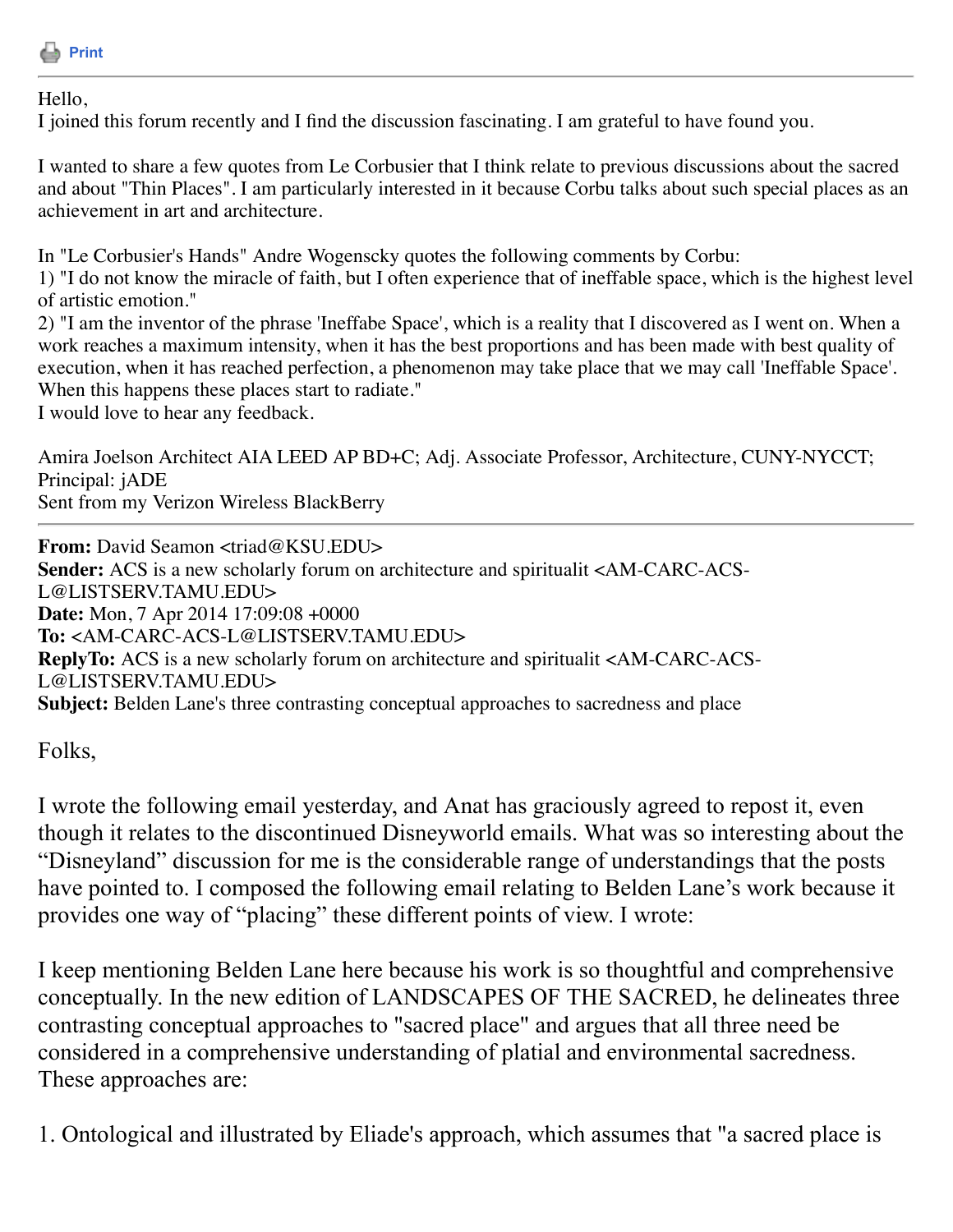radically set apart from everything profane; it is a site recognized as manifesting its own inherent, chthonic power and numinosity. It is a place of hierophany, where supernatural forces have invaded the ordinary.

2. In contrast, is what Lane calls "the cultural approach (e.g., David Chidester, Jonathan Smith), which disclaims "the notion that sacred places inherently possess an intentionality and power drawn from within or beyond themselves." Instead, the assumption is that "every human attribution of sacrality is always a social construction of reality. Places themselves are void of any intrinsic meaning..." Lane argues that the weakness of the SC approach is that it "fails to recognize place itself as a participant in the formation of that experience."

3. This contrasting situation leads to the third approach, which Lane labels "phenomenological" and involving "a way of giving voice to yet another participant in the process of perceiving and experiencing sacred places. To the operations of the esoteric

power of the divine in setting apart the place from everything around it and the function of conflicting cultural values in the human claiming and defending of the site was now added a concern to listen to the place itself, to recognize its own topography and material character as suggesting affordances or offerings of their own...."

This perspective "urges that we take into account the integrity of the place in interpreting the way in which any particular site is to be perceived as sacred. Left to itself, however, it is inadequate in providing a full understanding of how the transcendent and the cultural come together in identifying the presence of the holy, failing to address theological and sociological dimensions of that reality" (pp. 42-43 in 2001 expanded edition).

I find Lane's threefold categorization important because it helps understand how there could be such a wide range of interpretations here in regard to the original perspective on Disneyland.

David Seamon

Dr. David Seamon Professor of Environment-Behavior & Place Studies Department of Architecture 211 Seaton Hall Kansas State University Manhattan, KS 66506-2901 785-532-5953 [triad@ksu.edu](mailto:triad@ksu.edu) [www.arch.ksu.edu/seamon/](http://www.arch.ksu.edu/seamon/)